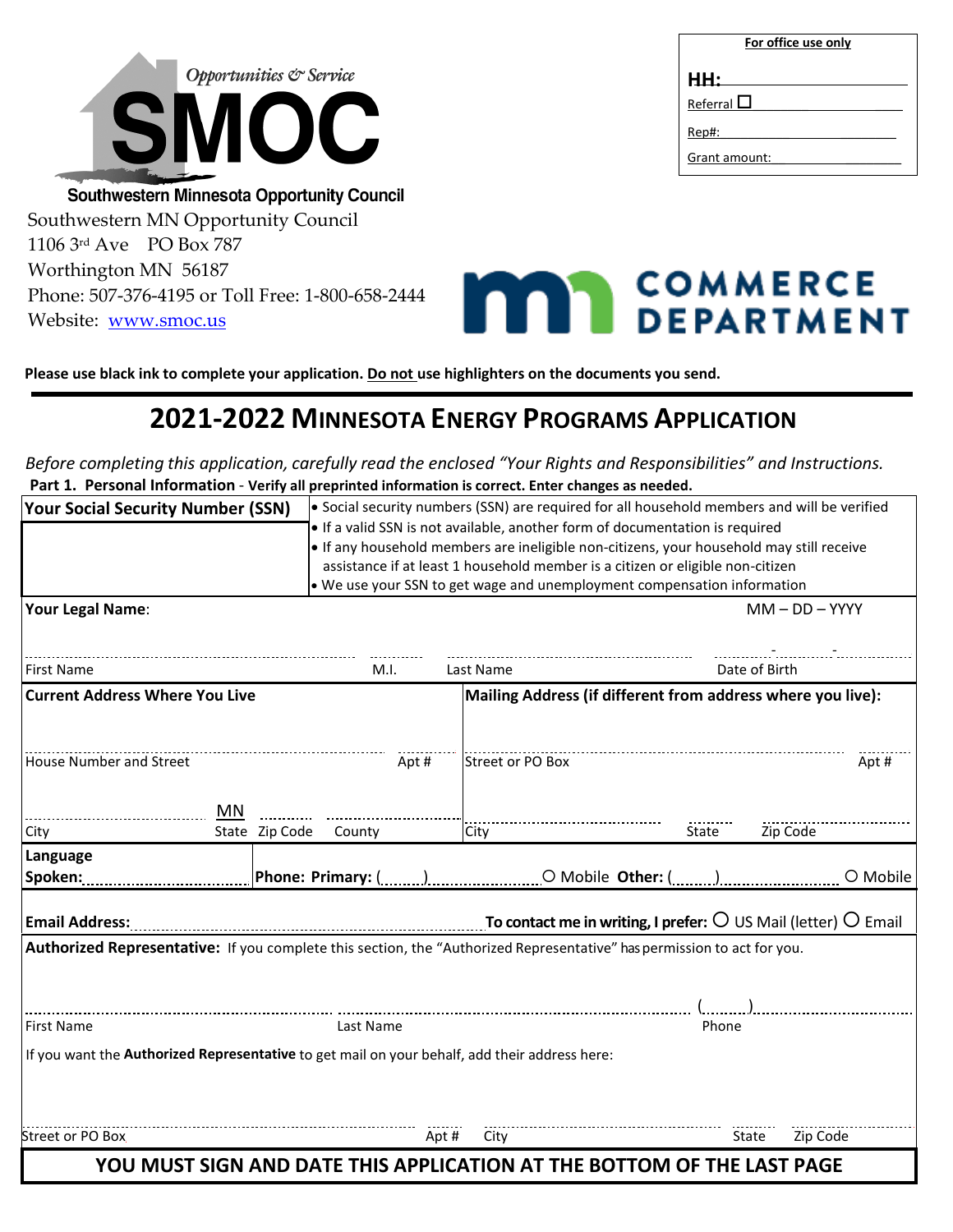## **Part 2. Household Information**

**LIST ALL HOUSEHOLD MEMBERS, STARTING WITH YOU (non-custodial parents may include their minor children):**

|                        |                                                                            | REQUIRED -                                                                                                                       |                       |                                        |                                                          | LAST <sub>6</sub><br><b>MONTHS</b> |                                                          |              |                        |            |         |
|------------------------|----------------------------------------------------------------------------|----------------------------------------------------------------------------------------------------------------------------------|-----------------------|----------------------------------------|----------------------------------------------------------|------------------------------------|----------------------------------------------------------|--------------|------------------------|------------|---------|
|                        | <b>Social Security Number</b>                                              | <b>Legal Name</b><br>First M.I. Last                                                                                             | Date of Birth         |                                        | Income                                                   | <b>Employers</b><br>Number of      | Gender<br>write in                                       | Race         | Hispanic<br>Latino/a/x | Disability | Veteran |
| 555-55-5555            |                                                                            | Pat T. Smith                                                                                                                     | $mm$ -dd-yyyy $ Y/N $ |                                        |                                                          |                                    | Female                                                   | see<br>below | Y/N                    |            | Y/N Y/N |
|                        |                                                                            |                                                                                                                                  |                       |                                        |                                                          |                                    |                                                          |              |                        |            |         |
|                        |                                                                            |                                                                                                                                  |                       |                                        |                                                          |                                    |                                                          |              |                        |            |         |
|                        |                                                                            |                                                                                                                                  |                       |                                        |                                                          |                                    |                                                          |              |                        |            |         |
|                        |                                                                            |                                                                                                                                  |                       |                                        |                                                          |                                    |                                                          |              |                        |            |         |
|                        |                                                                            |                                                                                                                                  |                       |                                        |                                                          |                                    |                                                          |              |                        |            |         |
|                        |                                                                            |                                                                                                                                  |                       |                                        |                                                          |                                    |                                                          |              |                        |            |         |
|                        |                                                                            |                                                                                                                                  |                       |                                        |                                                          |                                    |                                                          |              |                        |            |         |
|                        |                                                                            |                                                                                                                                  |                       |                                        |                                                          |                                    |                                                          |              |                        |            |         |
|                        |                                                                            | Attach a separate sheet if necessary for any additional household members.                                                       |                       |                                        |                                                          |                                    |                                                          |              |                        |            |         |
| Race:                  | $A = Asian$                                                                | $B = Black$ or African American<br>$P =$ Native Hawaiian or Other Pacific Islander                                               |                       | $W = White$                            |                                                          |                                    | I = American Indian or Alaska Native<br>$M = Multi Race$ | $O = Other$  |                        |            |         |
|                        |                                                                            | Is anyone in your household currently an employee or board member of this energy assistance agency? O Yes O No                   |                       |                                        |                                                          |                                    |                                                          |              |                        |            |         |
|                        |                                                                            | How many people live in your home? How many do NOT have health insurance?                                                        |                       |                                        |                                                          |                                    |                                                          |              |                        |            |         |
|                        |                                                                            |                                                                                                                                  |                       |                                        |                                                          |                                    |                                                          |              |                        |            |         |
|                        |                                                                            | Has any household members' income decreased in the past 3 months? O Yes O No If yes, whose manual contract and manual controller |                       |                                        |                                                          |                                    |                                                          |              |                        |            |         |
|                        |                                                                            | Income, benefits, and other assistance: Check all that apply for everyone in your household and send proof.                      |                       |                                        |                                                          |                                    |                                                          |              |                        |            |         |
| Income<br>$\Box$ Wages |                                                                            |                                                                                                                                  |                       |                                        |                                                          |                                    | <b>Unemployment Compensation</b>                         |              |                        |            |         |
|                        | □ Self-Employment*/Farm Income*                                            |                                                                                                                                  |                       |                                        |                                                          |                                    | Interest or Dividend Income                              |              |                        |            |         |
|                        |                                                                            |                                                                                                                                  |                       | Rental Income<br>0                     |                                                          |                                    |                                                          |              |                        |            |         |
|                        |                                                                            | *Send first 2 pages of your most recent IRS-1040 tax return                                                                      |                       | ப                                      |                                                          |                                    | <b>Workers' Compensation</b>                             |              |                        |            |         |
| and Schedule 1         |                                                                            |                                                                                                                                  |                       | ப                                      |                                                          |                                    | <b>Contract for Deed Interest</b>                        |              |                        |            |         |
| <b>Benefits</b>        |                                                                            |                                                                                                                                  |                       |                                        |                                                          |                                    |                                                          |              |                        |            |         |
|                        | Social Security Benefits (SSDI, RSDI, SSA)                                 |                                                                                                                                  |                       | ப                                      |                                                          | Veterans' Benefits                 |                                                          |              |                        |            |         |
| □                      | Supplemental Security Income (SSI)                                         |                                                                                                                                  |                       | <b>Tribal Per Capita Payments</b><br>ப |                                                          |                                    |                                                          |              |                        |            |         |
| Ц                      |                                                                            | Pension/Annuity (including quarterly & annual)                                                                                   |                       | □                                      | <b>Tribal Judgments or Tribal Bonus</b><br>□             |                                    |                                                          |              |                        |            |         |
| $\Box$<br>0            | Retirement Income (including IRA, etc.)                                    |                                                                                                                                  |                       | □                                      | Long/Short-term Disability<br>Alimony or Spousal Support |                                    |                                                          |              |                        |            |         |
| □                      | Minnesota Family Investment Program (MFIP)<br>General Assistance (GA)<br>□ |                                                                                                                                  |                       |                                        | Diversionary Work (DWP)                                  |                                    |                                                          |              |                        |            |         |
|                        | No proof of income required:                                               |                                                                                                                                  |                       |                                        |                                                          | <b>Other Assistance</b>            |                                                          |              |                        |            |         |
| 0                      |                                                                            |                                                                                                                                  |                       | Ц.                                     |                                                          |                                    |                                                          |              |                        |            |         |
| $\Box$                 | <b>Food Support</b>                                                        |                                                                                                                                  |                       |                                        |                                                          |                                    |                                                          |              |                        |            |         |
| ப                      | <b>Earned Income Tax Credit</b>                                            |                                                                                                                                  |                       |                                        |                                                          |                                    | Your application will be delayed if                      |              |                        |            |         |
|                        | No Income: Please call us at 507-376-4195                                  |                                                                                                                                  |                       |                                        | of income.                                               |                                    | you do not include all required proof                    |              |                        |            |         |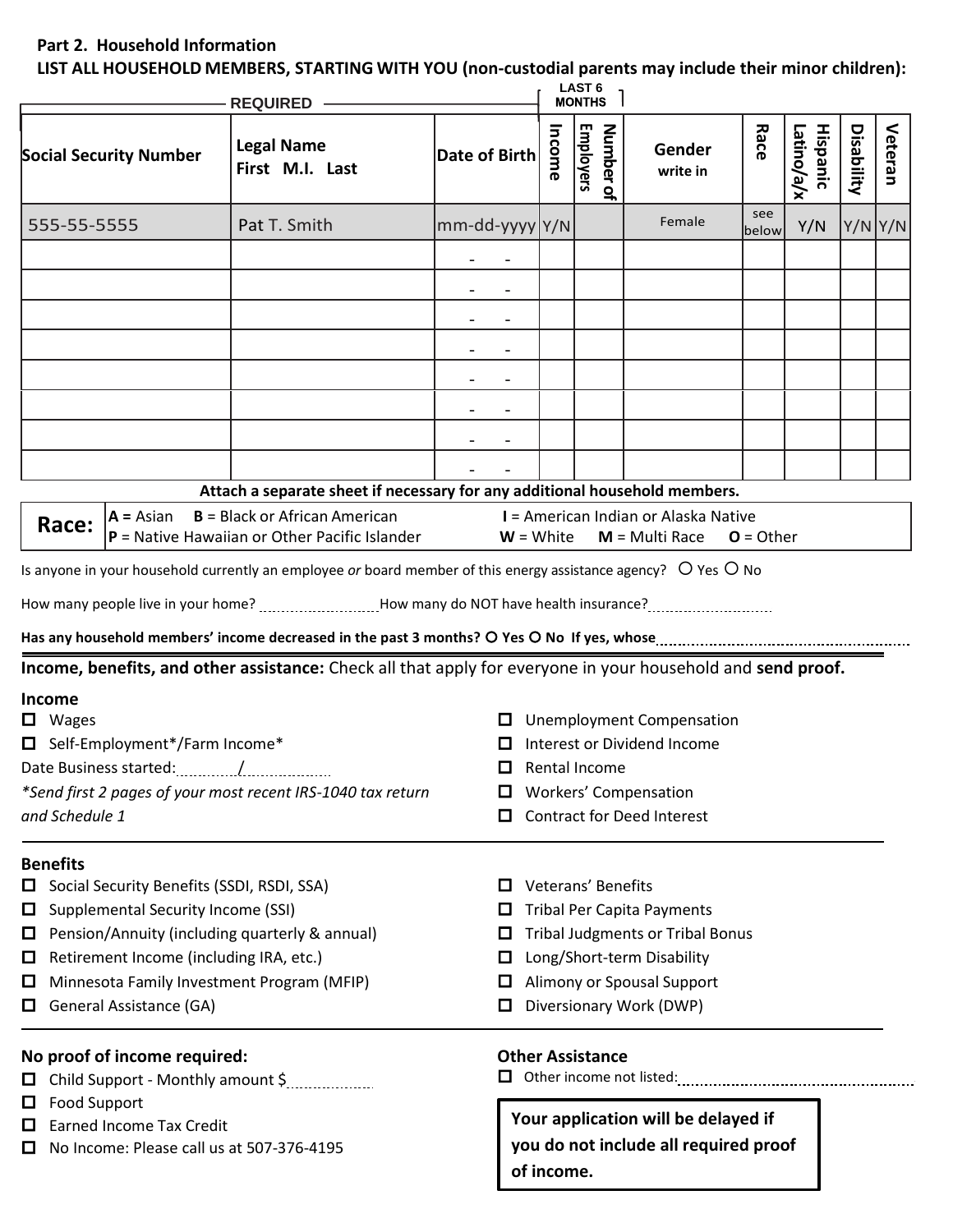### **Part 3. Housing Information**

| <b>Type of Housing:</b>                      | Do you pay for rent or mortgage? O Yes O No If yes, amount you pay: \$<br>required                                                                                                                                        |
|----------------------------------------------|---------------------------------------------------------------------------------------------------------------------------------------------------------------------------------------------------------------------------|
| O House<br>O Apartment/Condo<br>O Townhouse  | <b>Renters:</b> Do you get a rent subsidy or do you live in subsidized housing? $\overline{O}$ Yes $\overline{O}$ No<br>Is heat or electricity included in your rent? Check those that apply: $\Box$ Heat $\Box$ Electric |
| O Mobile Home                                |                                                                                                                                                                                                                           |
| O Duplex<br>$\bigcirc$ Triplex<br>O Fourplex | Apt#                                                                                                                                                                                                                      |
| O Other                                      |                                                                                                                                                                                                                           |
|                                              | <b>Homeowners:</b> Do you own or are you buying your home? $\circ$ Yes $\circ$ No                                                                                                                                         |
| How long have you<br>lived in your current   | If your furnace/heating system is currently <b>NOT</b> working, check this box: $\Box$<br>Call us immediately at 507-376-4195 if your furnace/heating system is not working.                                              |
| home?<br>Years Years                         | <b>Business Use of Home:</b> If you are self-employed, is the business at your home? $O$ Yes $O$ No<br>If Yes, what kind of business and what work is done in your home or on your property?                              |
| Months                                       | Do you rent part of your home to anyone? $O$ Yes $O$ No                                                                                                                                                                   |

### **Part 4. Energy Providers**

# **What companies supply heat, electricity, and water\* to your home?**  Send a copy of your last bills and/or fuel receipt with this application.

**\*Help may be available if you have a past due water bill.**

|                                                                                                                                                                          |                                                                                                                   | $\sim$ . The copy of your last bins and/or last receipt with this application.   |                           |                                                                                                                                                  | PUJI WAC 170IC. DIIII |  |  |
|--------------------------------------------------------------------------------------------------------------------------------------------------------------------------|-------------------------------------------------------------------------------------------------------------------|----------------------------------------------------------------------------------|---------------------------|--------------------------------------------------------------------------------------------------------------------------------------------------|-----------------------|--|--|
|                                                                                                                                                                          | <b>Main Heating</b>                                                                                               | <b>Other Heating</b>                                                             | <b>Electric</b>           | <b>Solar Garden</b>                                                                                                                              | Water                 |  |  |
| Company<br><b>Name</b>                                                                                                                                                   |                                                                                                                   |                                                                                  |                           |                                                                                                                                                  |                       |  |  |
|                                                                                                                                                                          | and Fuel $\vert$ $\bigcirc$ Natural Gas $\bigcirc$ Propane<br>$Type:   \circ$ Oil $ \circ$ Biofuel $ \circ$ Steam | $\circ$ Natural Gas $\circ$ Propane<br>$\circ$ Oil $\circ$ Biofuel $\circ$ Steam | $\Box$ Heat with electric |                                                                                                                                                  |                       |  |  |
| <b>Account</b><br>Number:                                                                                                                                                |                                                                                                                   |                                                                                  |                           |                                                                                                                                                  |                       |  |  |
| Name on<br>Account:                                                                                                                                                      |                                                                                                                   |                                                                                  |                           |                                                                                                                                                  |                       |  |  |
| We will split your benefit between your main heating company and electric company.<br><b>OPTIONAL:</b> If you want your benefit paid differently, please indicate below: |                                                                                                                   |                                                                                  |                           | If you heat with wood or other biofuel:<br>Biofuel you use - O Wood O Pellets O Corn O Other<br>What percent of your heat does this supply? 		 % |                       |  |  |
| Do you share your fuel tank or energy meter with another household? O Yes O No                                                                                           |                                                                                                                   |                                                                                  |                           | How many bedrooms are in your home?<br>Do you supply your own wood/corn? O Yes O No                                                              |                       |  |  |

#### **Energy or Water Emergency**

If you have an emergency right now or cannot pay your past due bill, check the type of situation below and send a copy of the notice:

| $\Box$ Already disconnected.                 | Company:                                                                         | Disconnect Date: | Contact your   |
|----------------------------------------------|----------------------------------------------------------------------------------|------------------|----------------|
| $\Box$ Received disconnect notice. Company:  |                                                                                  | Date Scheduled:  | energy company |
| $\Box$ Cannot pay past due balance. Company: |                                                                                  |                  | to set up a    |
|                                              | $\Box$ Fuel tank empty (or less than 20% in tank). What % is in your tank today: |                  | payment plan.  |

#### **Additional Information**

- Do you want information about how free home improvements through the Weatherization Assistance Program may help health conditions like asthma, COPD, other respiratory ailments, heart disease or other chronic conditions? O Yes O No
- Do you want to register to vote or update your registration if you have moved?  $\bigcirc$  Yes  $\bigcirc$  No
- If you listed a mobile device, do you want to receive text messages about the Energy Assistance Program or other programs? O Yes O No
- How did you hear about the Energy Assistance Program? O Friends/Family O Newspaper O Radio O Landlord County Worker Veteran's Office Nursing Services State or County Website Utility/Fuel Provider Other .